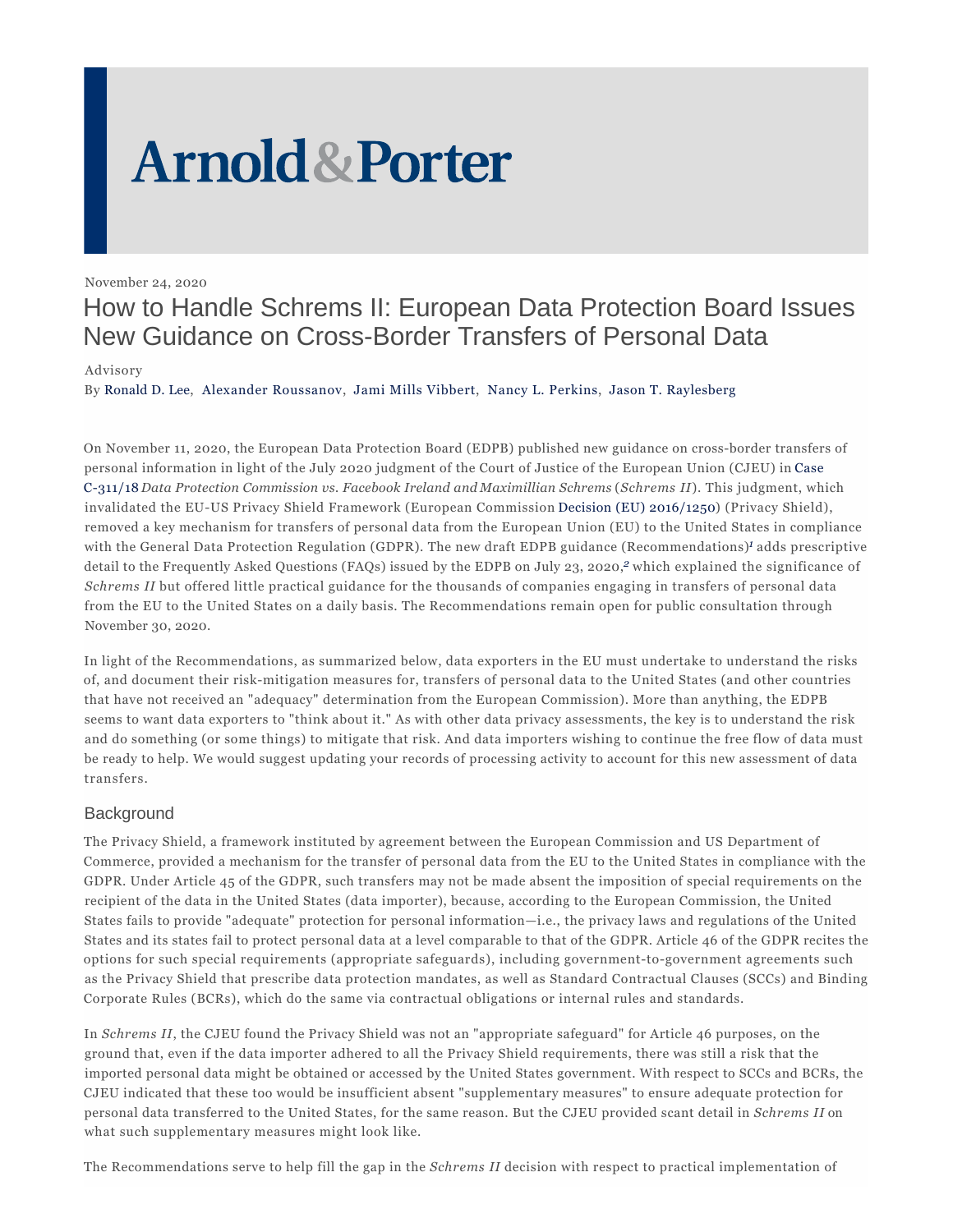sufficient "supplemental measures." The Recommendations set forth a six-step process for data exporters, in collaboration with data importers where appropriate, to identify the need for and to adopt supplementary measures as needed. While the Recommendations include examples of a number of scenarios where supplementary measures may be effective, the EDPB acknowledges that there will be situations where supplementary measures will not be sufficient to ensure compliance. In such cases, data transfers to third countries should be prohibited.

## The EDPB's Six-Step Process for Determining Supplementary Measures

#### Step 1: Know your transfers

First, data exporters must fully record and map out all of their transfers. To satisfy this complex step, data exporters must also map any onward transfers, e.g., transfers of data from one processor to a sub-processor in another third country. The EDPB requires that processors and controllers verify that the data transferred is "adequate, relevant and limited to what is necessary in relation to the purposes for which it is transferred to and processed in the third country" in accordance with the GDPR principle of data minimization. Moreover, data exporters must map instances of remote access from a third country (e.g., in IT support situations) and/or storage in a cloud located outside of the European Economic Area (EEA).

#### Step 2: Identify the transfer tools you are relying on

Second, data exporters must verify the transfer mechanism upon which they will rely. For transfers to the United States, other than in the relatively rare circumstance where one of the "derogations" outlined in GDPR Article 49 applies (e.g., where a data subject consents to a transfer to the United States), the transfer mechanism will be SCCs, BCRs, or (less likely) ad hoc contractual clauses.

#### Step 3: Assess whether the GDPR transfer tool you are relying on is effective in light of all circumstances of the transfer

If a data exporter has identified an GDPR transfer tool, it must determine whether that transfer tool is actually effective in practice. For example, although a data importer may agree to an SCC, the laws or practices of the country of that data importer (e.g., the United States) may impede the effectiveness of the safeguards of the SCC. The data exporter is therefore required, in collaboration with the data importer, to undertake a comprehensive analysis of the importer's country's laws and practices to determine whether impediments do in fact exist. The Recommendations list a number of factors applicable to this analysis, but foremost among them are the EDPB's "European Essential Guarantees" set forth in draft Recommendations 2/2020 that were also published on November 11, 2020 and submitted for public consultation open through November 30, 2020. These European Essential Guarantees provide a framework for evaluating whether public authorities in a third country, such as national security agencies and law enforcement authorities, may unjustifiably interfere with the data being transferred. According to the EDPB, respecting these Essential Guarantees will ensure that the power granted to these public authorities will not "go beyond what is necessary and proportionate in a democratic society." The four European Essential Guarantees are as follows:

- 1. Processing should be based on clear, precise and accessible rules.
- 2. Necessity and proportionality with regard to the legitimate objectives pursued need to be demonstrated.
- 3. An independent oversight mechanism should exist.
- 4. Effective remedies need to be available to the individual.

If, upon completing this analysis, it is determined that the data importer cannot comply with its obligations under a particular GDPR transfer tool in light of a third country's legal order as applied to such transfer, then the GDPR transfer tool is not considered to provide an adequate level of protection and the data exporter must either implement effective supplementary measures or not transfer personal data at all.

#### Step 4: Adopt Supplementary Measures

Data exporters who determine under Step 3 that a GDPR transfer tool is not effective must then assess, in collaboration with the data importer as appropriate, whether any supplementary measures exist that can be implemented to provide sufficient personal data protection. Although supplementary measures may be contractual, technical, or organizational in nature, the Recommendations note that "contractual and organizational measures alone will generally not overcome access to personal data by public authorities of the third country (where this unjustifiably interferes with the data importer's obligations to ensure essential equivalence)." There therefore will be situations where only *technical* measures can be deemed effective to shield personal data from access by public authorities, although contractual or organizational measures may "complement technical measures and strengthen the overall level of protection of data."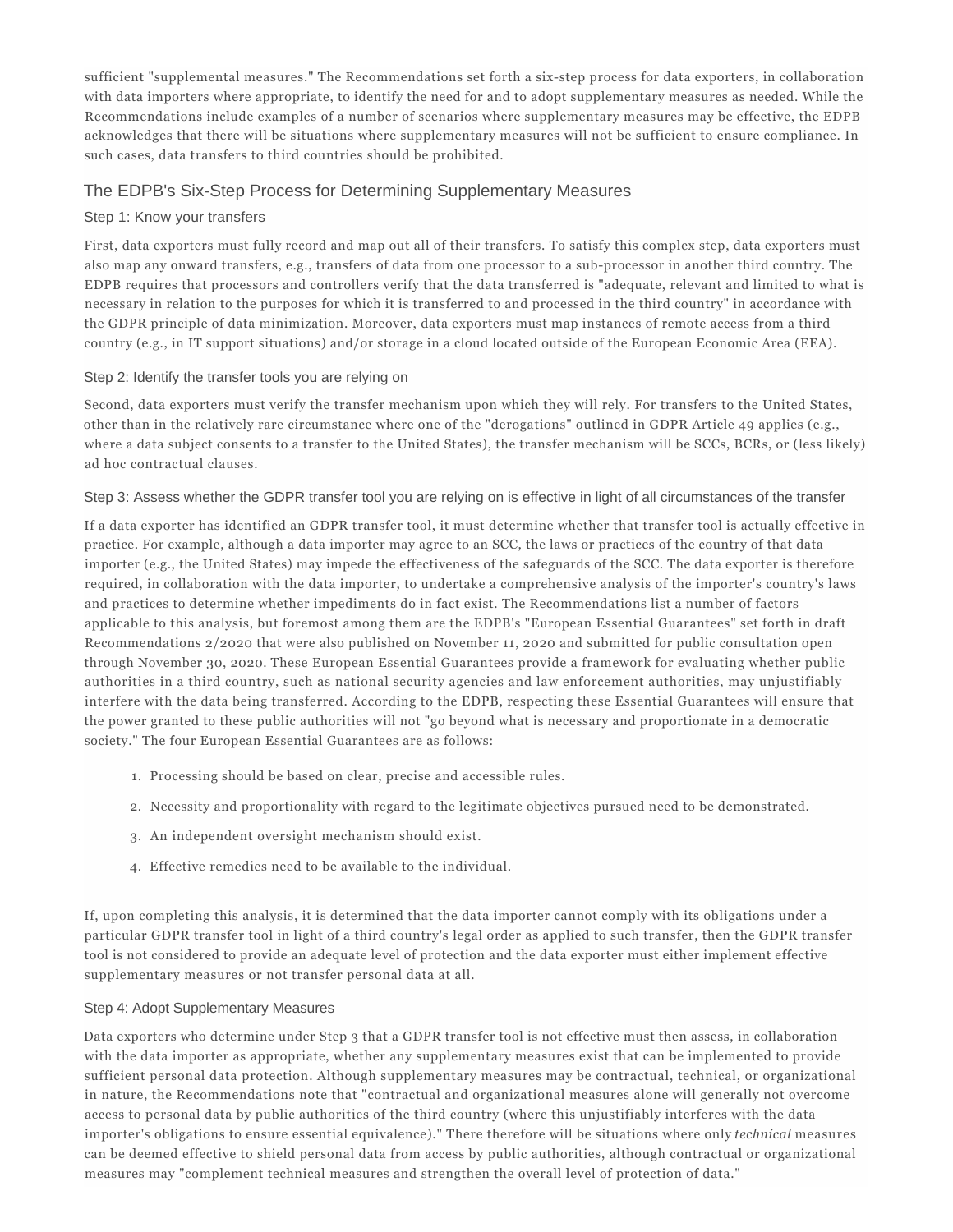In an Annex to the Recommendations, the EDPB provides a non-exhaustive list of potential supplementary measures that would be sufficient to provide adequate data protection, including:

- 1. Technical measures:
	- **Encryption**. State-of-the-art encryption for data both in transit, including transit through a 1. non-destination country, and held in storage by a destination country, may be an effective supplementary measure provided certain conditions applicable to each scenario are met. For example, encryption is considered an effective supplementary measure where a data exporter uses a hosting service provider in a third country to store personal data (e.g., to store files on a website for backup purposes), provided a number of conditions are satisfied, including that the personal data is processed using strong encryption prior to transmission and that the encryption algorithm is flawlessly implemented.
	- **Pseudonymization**. As long as particular conditions are met, pseudonymization of personal data 2. may be an effective supplementary measure. This would allow, for example, a data exporter to transfer personal data it has already pseudonymized to a third country for research purposes. The limiting conditions include the requirement that any additional, non pseudonymized information be held exclusively by the data exporter and kept separately in the EEA, or in a country that enjoys an adequacy designation.
	- **Split or multi-party processing**. Again subject to certain conditions, another effective 3. supplementary measure may be implemented by a data exporter who, prior to transmission of data, splits personal data in a manner such that no part of the data an importer receives will permit reconstruction of the personal data. Among the limiting conditions for this measure is that each piece of data must be transferred to a separate processor in different jurisdictions.

The Annex also identifies several scenarios where technical measures would *not* provide an essentially equivalent level of protection for data transferred to a third country. For example, the Annex states that there is currently no effective technical measure (including implementation of *both* transport and data-at-rest encryption) to adequately protect a data subject, where the following circumstances occur:

(i) a data exporter processes personal data using a cloud service provider or other processor according to its instructions in a third country;

- (ii) a controller transfers data to such cloud service provider or other processor;
- (iii) the processor must access the data "in the clear" to execute the designated task; and

(iv) the power granted to public authorities of the third country to access the transferred data is outside of the bounds of what the EDPB considers "necessary and proportionate in a democratic society."

Contractual measures 2.

The Recommendations also describe a number of additional contractual measures that may be effective, including:

- **Providing for the contractual obligation to use specific technical measures**. The EDPB 1. notes that these measures could be effective where the data exporter has determined that technical measures are needed, and those measures are then provided in a legal form to ensure the importer's compliance with the required measures.
- **Transparency obligations**. A number of potential contractual measures involving transparency 2. could serve to protect personal data. For example, the data exporter could add provisions to a contract requiring the data importer to undertake its best efforts to provide information (e.g., in the form of structured questionnaires) on the access to data by public authorities, such as information on the laws in the third country that permit public authorities to access the personal data being transferred. The data exporter also could add a requirement for the data importer to certify, among other things, that it has not intentionally created any back doors or similar programming that could be used to access the data. In addition, contracts could include provisions for inspection authorities selected by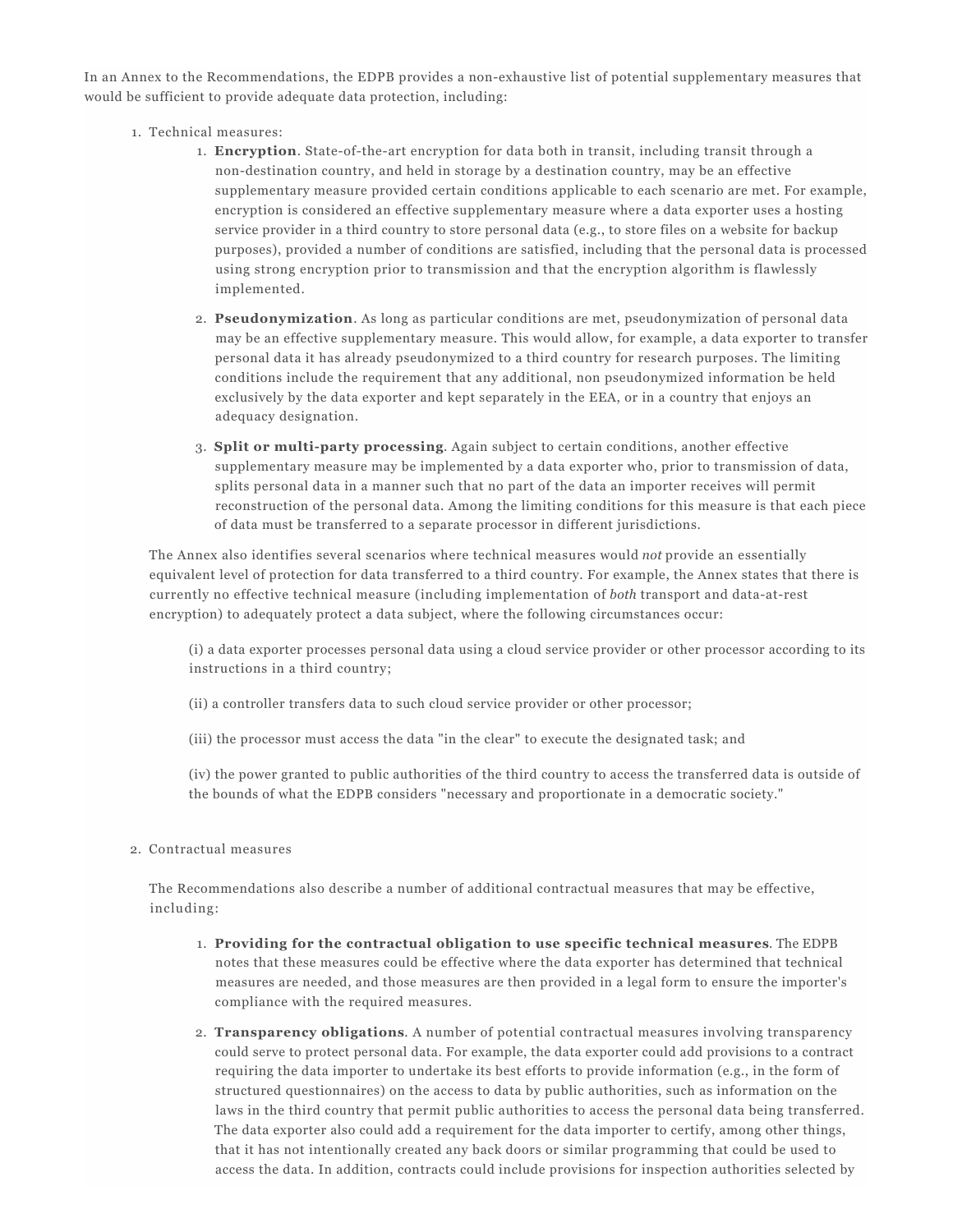the exporter to rapidly conduct audits of the data processing facilities of the importer to determine whether any personal data has been disclosed to public authorities.

- **Obligations to take specific actions**. Contracts also could require importers to review and 3. challenge the legality of any order by public authorities to disclose data or to inform the requesting public body that such order does not comport with the safeguards included in the GDPR transfer tool being used.
- **Empowering data subjects to exercise their rights**. Especially in circumstances where public 4. authorities request data importers to cooperate voluntarily, it might be necessary to include a contractual provision that conditions access to any personal data transmitted in plain text in the normal course of business on the consent of the data exporter and/or subject. Alternatively, contracts could require the importer and/or exporter to provide notice to the data subject upon receiving a public authority's request for data (although the Recommendations acknowledge that national regulations and policies may prevent this notification, in which case the exporter and importer could commit to informing the data subject once the restrictions on data disclosure are lifted and to make best efforts to obtain permission to disclose), and require the data exporter and importer to provide legal counseling as necessary to help data subjects exercise their rights in the destination country.

#### 3. Organizational measures

Recognizing that organizational measures may provide consistency in protecting personal data and that organizational measures may improve exporters' awareness of risk, the Recommendations identify the following four categories of such measures:

- **Internal policies for governance of transfers**. Particularly helpful for groups of companies, 1. data exporters should adopt internal policies that clearly set forth responsibilities for data transfers, reporting channels and standard operating procedures.
- **Transparency and accountability measures**. Among other things, data exporters should 2. document requests for access received from any public authorities, and periodically publish transparency summaries on governmental requests.
- **Organization methods and data minimization measures**. Confidentiality policies should be 3. adopted and enforced through disciplinary measures. Additionally, data exporters should periodically perform audits.
- **Adoption of standards and best practices**. Along with confidentiality policies, it is 4. recommended to impose strict data security policies, modeled on European and international standards such as the ISO 8000 norms, and best practices such as those applied by the European Union Agency for Cybersecurity.
- **Additional organizational measures**. Finally, data exporters should conduct regular reviews 5. of internal policies to evaluate the effectiveness of the above-mentioned measures and should secure commitments from data importers to cease any onward transfer of data to a destination country that fails to provide adequate protection of personal data.

#### Step 5: Procedural steps if you have identified effective supplementary measures

Certain procedural steps for implementing supplementary measures may apply, and those steps may differ depending on the type of transfer tool used and the way that tool is utilized. For example, if a data exporter wants to use supplementary measures *in addition* to SCCs, the exporter need not obtain a supervisory authority's authorization to do so, unless the supplementary measures "contradict, directly or indirectly, the SCCs and are sufficient to ensure that the level of protection guaranteed by the GDPR is not undermined." On the other hand, if a data exporter wants to *modify* the SCCs, or the supplementary measure identified contradicts the SCCs, the exporter must obtain a supervisory authority's authorization. The Recommendations are less specific on what procedural steps should be undertaken with respect to BCRs and ad hoc contractual clauses, noting that the "precise impact of the *Schrems II* judgment" is still under discussion with respect to both.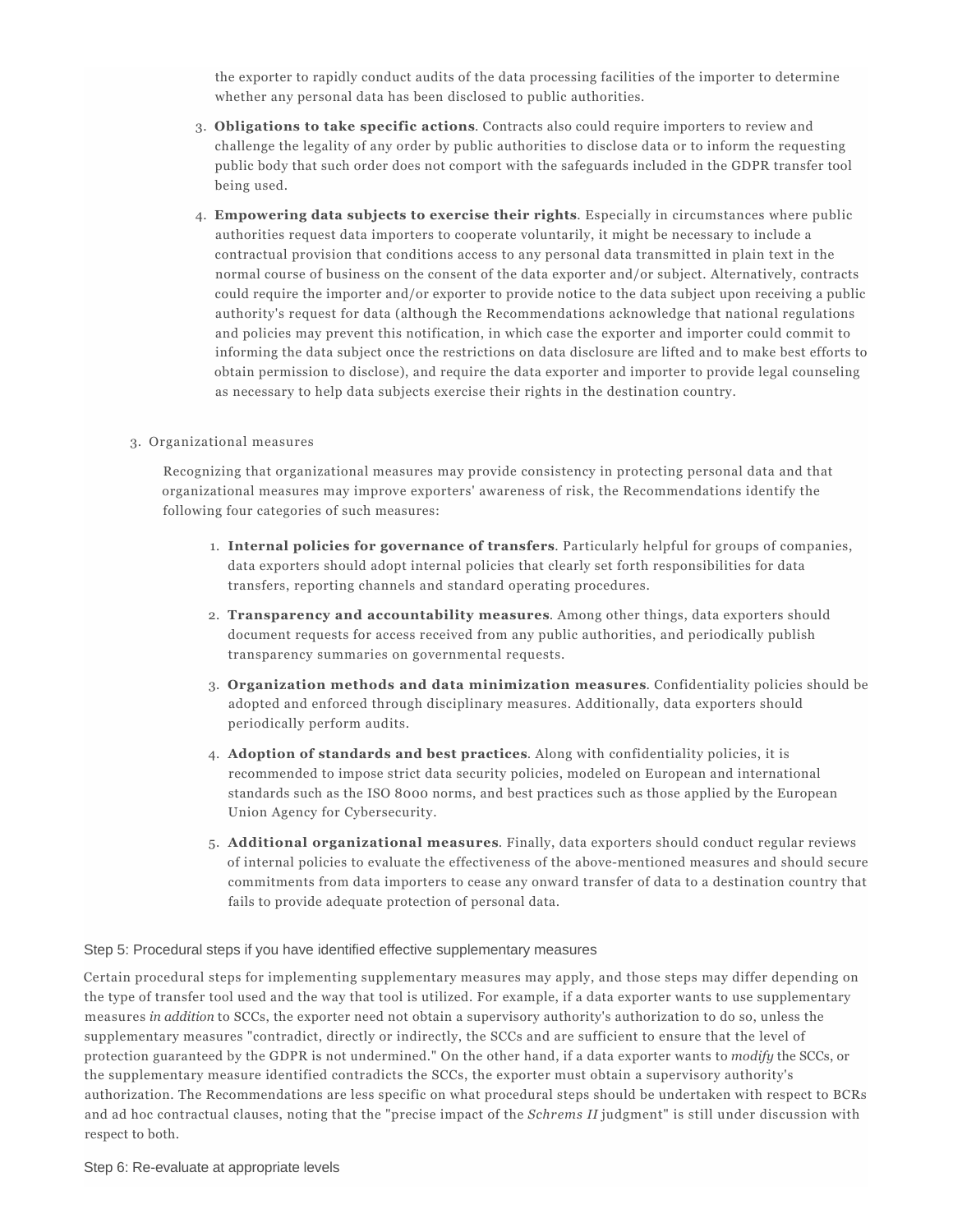In line with the principle that "accountability is a continuing obligation," the Recommendations suggest that data exporters monitor, in collaboration with data importers as appropriate, any developments in the destination country that might change the conclusion of the original analysis done on the level of protection afforded to the data being transferred. To that end, certain mechanisms should be implemented so that transfers can quickly be terminated or suspended in the event that a data importer cannot abide by its data protection commitments.

## Conclusion

The level of detail involved in each step of this roadmap underscores the complexity of the task data exporters now face in ensuring the legitimacy and legality of international data transfers from the EU. From continuously and meticulously evaluating the laws and practices of destination countries, to considering the sufficiency of particular encryption measures, businesses will be navigating uncertain territory in attempting to overcome the risks identified in *Schrems II* and highlighted in the Recommendations. Although they provide significant and much-needed guidance, the Recommendations leave areas of much uncertainty. As indicated above, the Recommendations at a minimum require data exporters to understand what is happening—to evaluate the data transfers—and to implement supplementary measures designed to address the risks they perceive.

We will continue to monitor developments regarding and modifications to the Recommendations as they are finalized at the conclusion of the public consultation period.